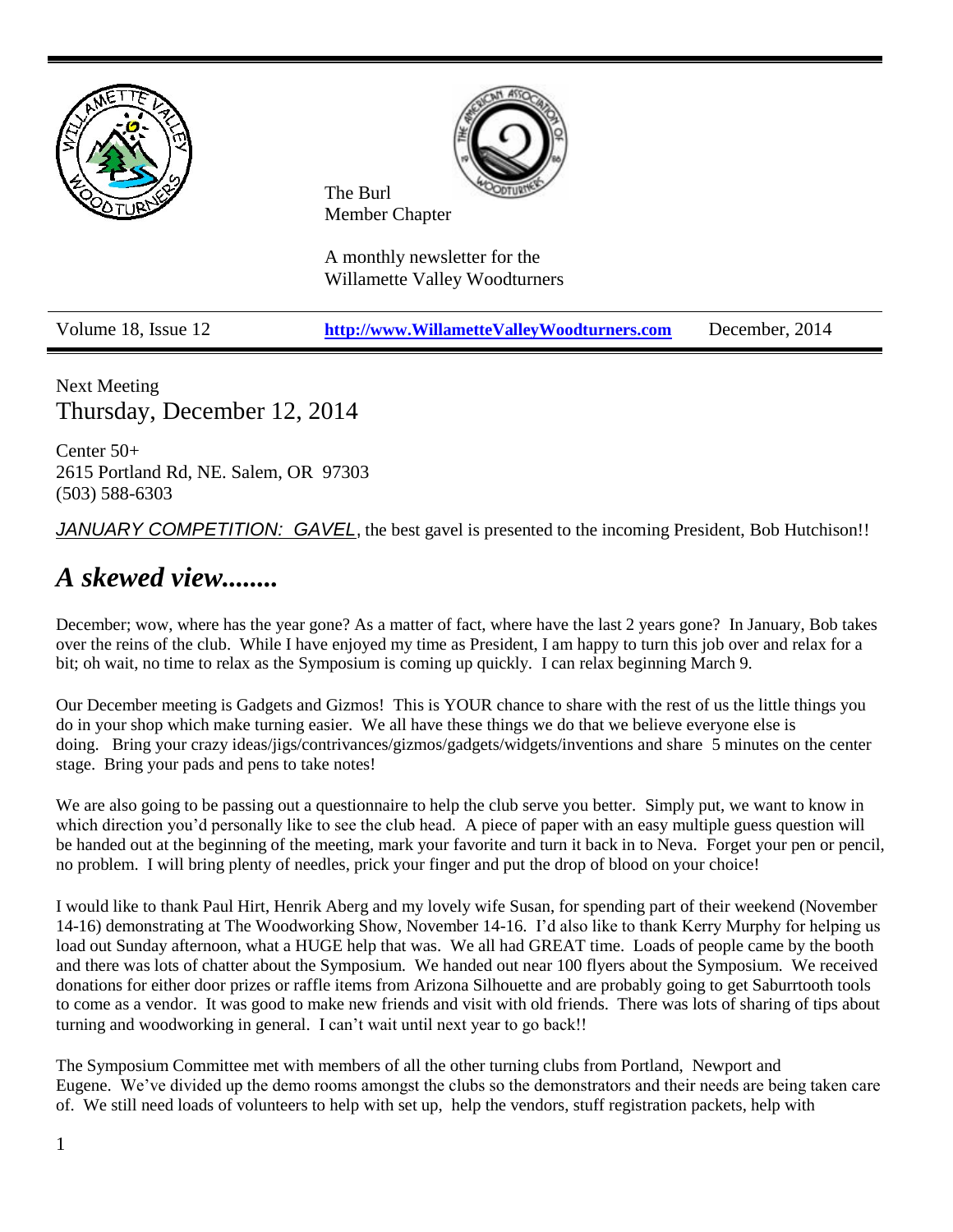registration on Friday (first day), monitor the instant gallery, sell raffle tickets (remember we are giving away a Jet 12- 21 VS lathe), set up the Pen Turners gathering Friday night, clean up on Sunday, and much, much more. As always, the more who volunteer, the less work and time will be required from each of us. Even one hour of your time is valued!!! It all makes a difference in the success or failure of this venture.

Well, it's time to head to the shop,

Terry

## --------------- November Auction Was a Big Success

Thanks to a nice variety of donated items, decent weather and a bigger attendance than last year the November Auction was a big success. Thank you to all who bid and to those who won one treasure or multiple treasures. Everyone had a good time and ate good food. If you went home hungry, it wasn't our fault.

We had 68 item auctioned for a total of \$2,958.50. The raffle netted \$122.00. So, after expenses of \$313.29 for coffee & water (\$15), the auctioneer (\$250), and PayAnywhere Credit Card processing fee (\$48.29) and then by adding in the raffle proceeds (\$122), we ended up with net proceeds of \$2,767.21. Way to go everyone.

Last year, due mostly to bad weather on that particular December evening, we netted only \$1843.00. I think having the auction in November, having better attendance and having better weather, all helped our bottom line considerably this year.

Many thanks again to all of you who donated items and especially to those of you who won bids on multiple items. Our success was directly because of your generosity. I'd also like to thank Craft Supplies USA (\$50, \$30 & \$20) and Packard Woodworks (\$20) for their donations of gift certificates for the raffle. And one final "thank you" goes to Walery's Pizza" on Edgewater Street in West Salem for their kind donation of the \$25.00 gift certificate that was in the raffle. Be sure to say "thanks for your support of our club" the next time you stop at Walery's for pizza, salad or even one of their delicious hamburgers.

## **ATTENTION WVW MEMBERS**

## A SECOND REMINDER TO RENEW YOUR MEMBERSHIP FOR 2015

It's that special time of year again..that's right.. dues are due by January 1, 2015. The club dues are a very reasonable \$35.00 for the year. You can either run off the renewal form from the WVW website [\(http://www.willamettevalleywoodturners.com/](http://www.willamettevalleywoodturners.com/) ) or I'll have blank forms available at the November and December meetings. Please complete the form, include your check for \$35.00 (made out to "WVW", and then **mail** it to me at your earliest convenience. My address is on the form. If you prefer not to mail the form and want to bring it to a meeting, please **put your completed form and check in an envelope with your name on the outside**. If you bring cash to the meeting with your completed renewal form, **please enclose the exact amount** in your envelope. Your help in getting club dues collected by using these guidelines will be greatly appreciated. Thank you to the 36 members who have already paid in their 2014 dues. Remember, if you are an **Honor Life Member** (over age 80 and a paid member for 5 years) you only need to return the membership form that confirms all your contact information. Your help in paying on time with exact amounts is so appreciated. Please don't put it off any longer. Be sure to get your form completed and mailed today. It is going to be another great year. Thank you!

Elling Hoem Treasurer WVW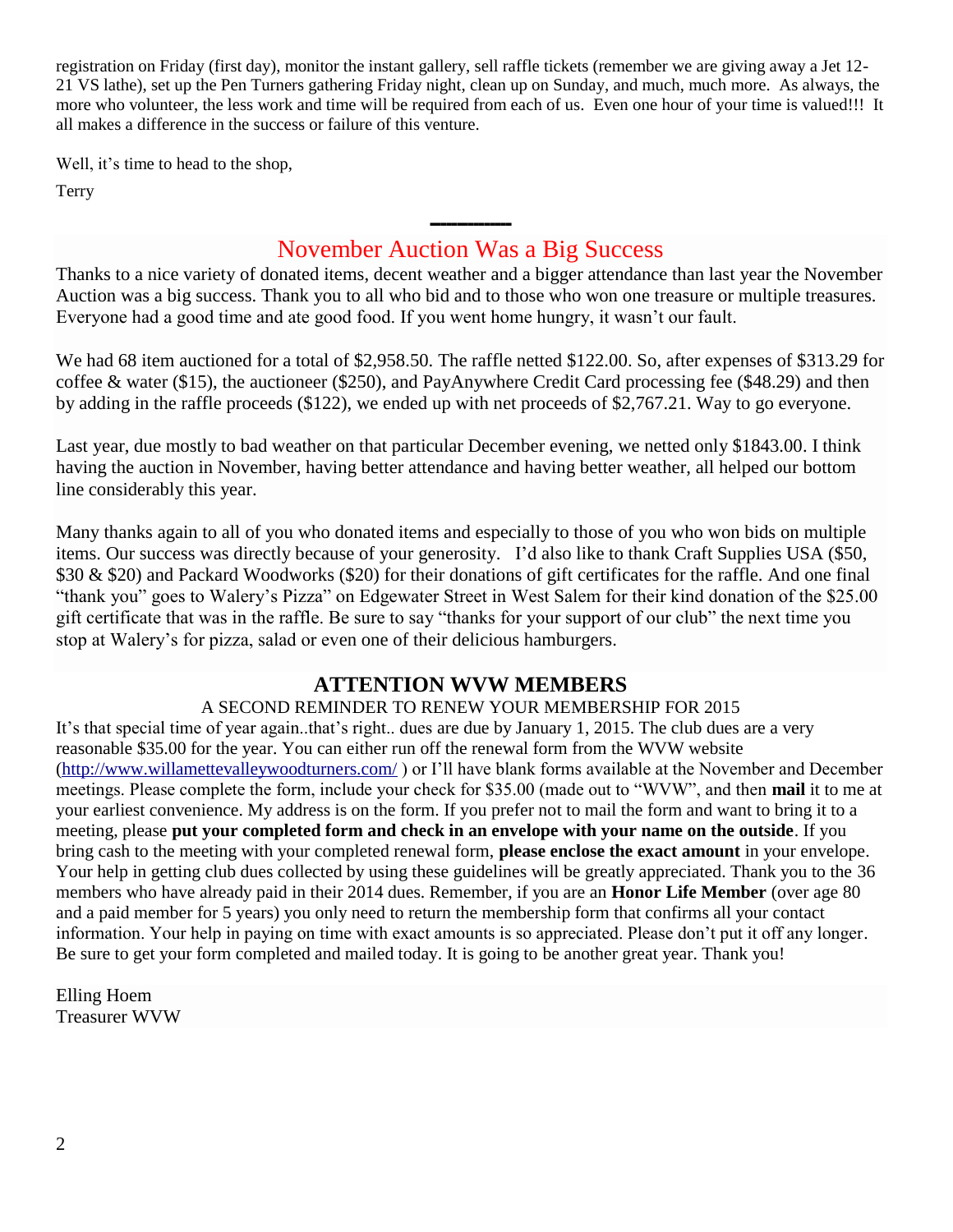### **"From Woodburning to Woodturning"** by Henrik Åberg

*The continuing saga*

### **Chapter 3: The first 'bowl'**

I had just learned the hard way that just because you can cut yourself on the tools does not mean that they are sharp enough for turning. To get my tools sharp I switched one of the wheels on my grinder to a Norton Aluminum Oxide version, but ...... was I going for a tough ride or what? Having mounted the wheel and turned on my Ryobi high speed grinder, the grinder started to shake madly and headed straight for the shop door. No problem...Bolted down the grinder to the bench and tried again. Now it couldn't go anywhere but there was this very loud rumbling sound that made our 6 cats upstairs in the house head for the outdoors. Something was not right! My friend Mr. Google had the answer to my dilemma: 'unbalanced wheels' for which there is a 'simple' technique for a fix. Implemented the fix as described and after 2 hours of desperate balancing attempts it was 'close enough'. With a diamond dresser I could shave off enough of the wheel that it looked doable to make some sharpening attempts. Diamond dresser destroyed... Well.... freehand sharpening was not going too well so off to Portland I went to buy a Oneway Wolverine Sharpening System. Finally after some trials and tribulations I had "sharp" tools. Time to make a bowl!!!!!

I had a nice piece of wood that I got at my first WVW meeting. Face plate seemed like the safest option for mounting it, so on the lathe it went. Properly supported by 'something' I stuck in the tails stock I was ready to turn. But why on earth did it seem so simple to make a bowl on YouTube when all I could produce was a lot of catches? After many studies at YouTube 'University' I produced a few shavings and less catches. The piece of wood started to look like the bottom of a bowl. I produced a recess in the bottom deep enough to safely hold it when I reversed it; must have been 10 mm or more (didn't leave much room for hollowing). But hollow I did and produced a bowl with really sturdy walls, a big bump at the bottom and lot of tool marks. Hours of sanding made it look quite respectable, I though. My first bowl was born on April 8th, 2 lbs 8 oz, a boy, strong and muscular. I just had to show it to my brother-in-law, who is an accomplished wood worker, and his comment was "Nice smooth finish". Little did I know... A couple of months later I looked at the bowl again, shook my head, and back on the lathe it went. Reworked the "bowl" to totally new specifications....Filled the recess by gluing in a piece of wood, handed the bowl over to my daughter as a gift. Her first question was.....'is that and inlay??' Yes my dear, it's an inlay....

#### **Chapter 4: Upgrading to 'boxing'**

The second week of April was my first opportunity to watch a master perform live. Eric Löfström, a master turner of Scandinavian decent, demonstrated at the club meeting and it was amazing. At the all-day Friday demonstration session I was just watching this dude barefooted do his tricks on the Powermatic 3250b in Terry's shop. I knew right then and there that I should have picked up quilting instead. I was too intimidated to sign up for the all day Saturday-Sunday workshop, although I know now that I would have had been just fine because of the support from the attendees from the club.

Somewhat encouraged by seeing what can be done on a lathe I decided to make my first lidded box. With no concept of dimensions and ratios I started to assault a piece of wood I aquired at the WVW meeting. Just to get this sucker round was one hell of a task. The set of Benjamin's Best tools came with the appropriate roughing gauge, but something must have been wrong with the tool because it just ripped pieces off the wood....or maybe it was endgrain and the lathe running at slowest speed possible??? Endgrain....sidegrain...why should that matter anyways...Wood is wood!!! Right!!!??? After numerous discussions with my friends Mr. Google and Mrs. YouTube I actually accomplished producing a somewhat rounded box blank. Now moving on to hollowing...oh my ...oh my. How on earth do you hollow a 'long' tubular piece of wood? Mrs. YouTube became a very good friend of mine and with her help I finally had a hollowed (= scraped) out portion of the piece of wood. Not very deep, but I just measured the depth of the inside and sawed off the bottom with my chop saw at the right point. That must be how it's done...After many ingenious ways (I had to edit out most of this from this article because of fear of being dismissed from the club) of working with woodturning tools I hade made my first box. Born on April 15th with a sturdy lid, 'almost' the same width as the box and the inside 'smooth' as a baby's psoriatic butt.........Am I ever going to be a real woodturner??????

#### **In the next Burl:**

#### **Chapter 5: The transition point**

In this chapter you will learn what the key was to me for seeing the light at the end of the tunnel. Stay tuned!

# Club Business **Current & Upcoming Events**

## **December Meeting**

Gadgets, Gizmos, and Widgets December 11, 2014

Bring all your special made tools and templates to share. If you have any ideas to share that will help out the members bring that along also.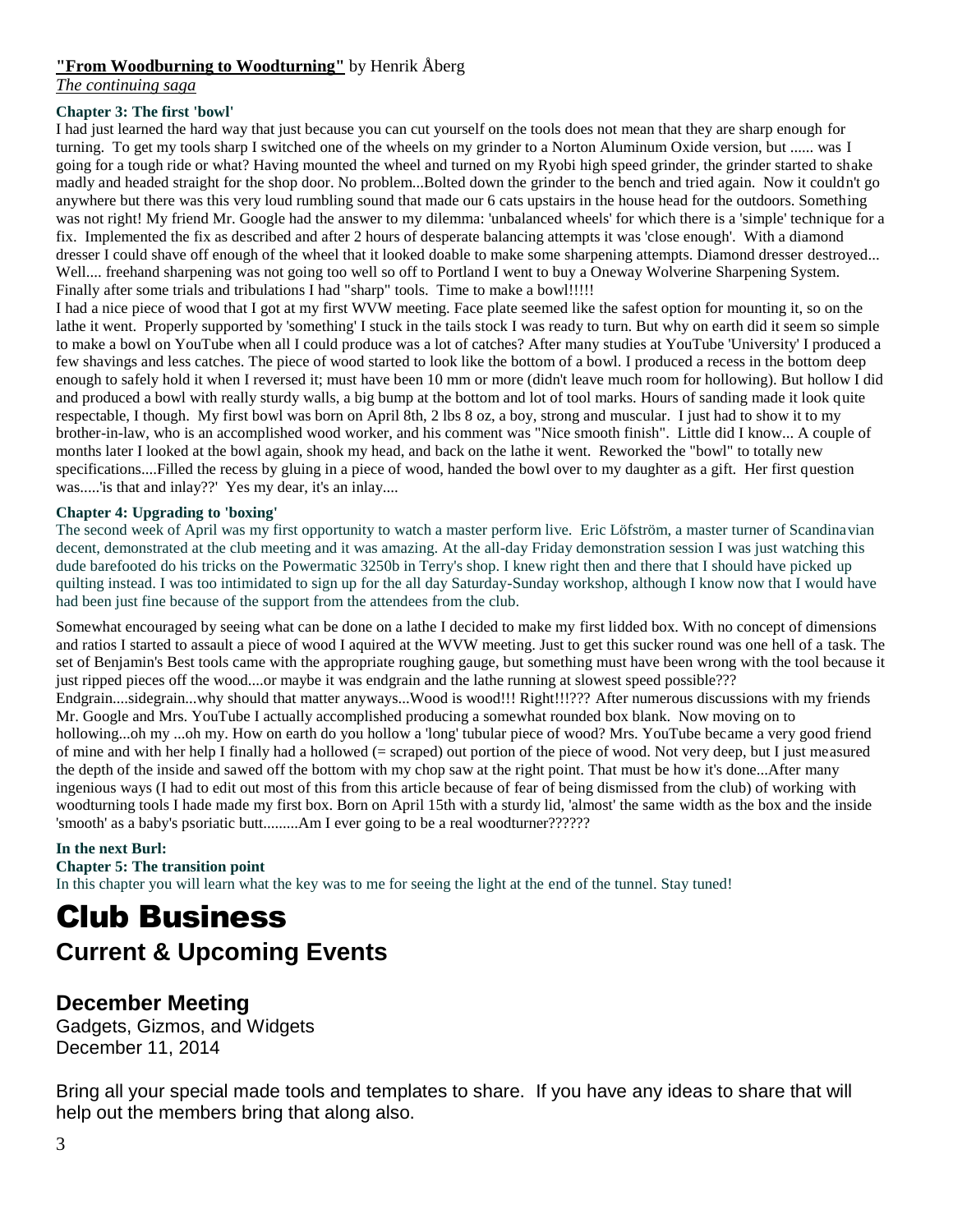# **January Presenter, Nick Stagg**

The Perfect Sphere January 8, 2015



Nick Stagg will be showing us how to turn a perfect sphere without special jigs or tools. They can be made without a chuck if you don't have one; a waste block on a faceplate will make a very adequate means of holding the sphere for final finishing. We will learn how to turn a sphere and get great results each and every time. It will be great to spend some time with Nick and learn some great skills.

# Membership Rewards (sorry, available to club members only)

### *Library*

A friendly reminder to members with books and /or videos checked out from the library. Please return them at this next meeting.

### *Wood Gathering*

Sign-up sheets will be available to indicate your availability to help with wood gathering. Anyone who learns of a tree or log that is available to the club should notify Jerry Lelack (503 510-1577) or Bob Hutchinson (503 508-3279). The intent is to gather wood, process it to usable pieces, store it at the home of Terry Gerros', and then make it available to members. Terry can be reached at 503 580-5013.

### *From Terry Gerros*:

I am a distributor for Stick Fast CA glue, Sharpfast Sharpening systems, and the Holdfast vacuum chucking system. If you have an interest in these products, give me a call or send me an email for details.

**ITEMS FOR SALE....Contact Terry Gerros [\(gerrost@yahoo.com\)](mailto:gerrost@yahoo.com)** 50+ Bottle Stoppers.....Cone style or droplet style.............\$4.25 each or the whole lot for \$200.00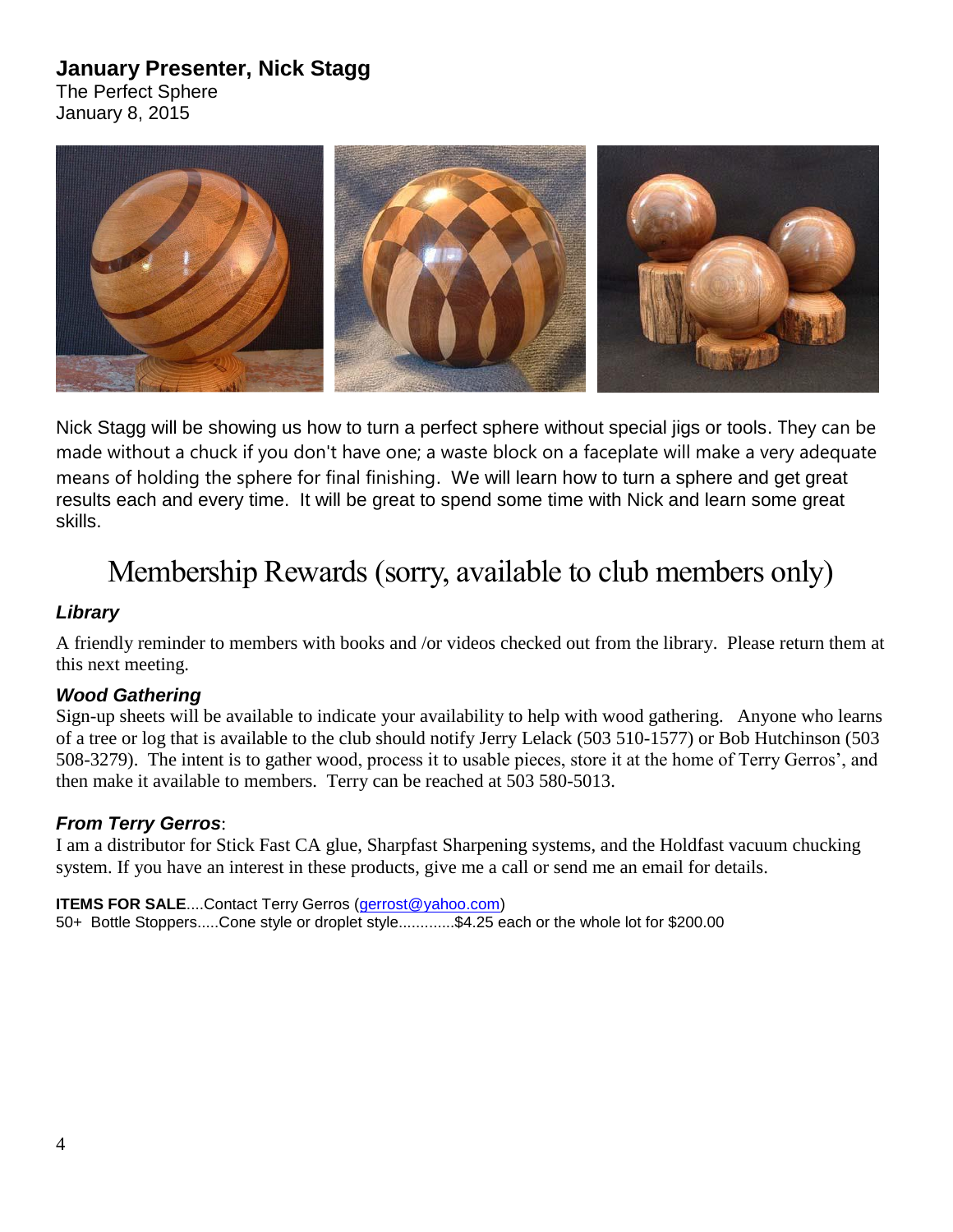Lathe for Sale.....Contact Bob Thompson [\(thomp8384@comcast.net\)](mailto:thomp8384@comcast.net) at 503 390-6695



A Delta lathe, 1 HP Baldor motor, reversible and variable speed. Asking \$650. Great lathe for small to medium size projects. Comes with a number of tool rests.

## *Supplies*

The club purchases a few supplies in bulk and sells it to members at club cost. We routinely have superglue (\$5), black or brown superglue (\$10) accelerator (\$6) and Anchor Seal (\$10/gal). The club purchased a small supply of half round protractors (\$6) used to measure the angle ground on a tool, and depth gauge (\$5). Bob Quadros will have the resale items still available at the meeting. Please bring the correct change for the items you want.

### **Club Member Discounts**

 From Jeff Zens: The club's Craft Supply order will be going out on **December 15th** if our order equals or exceeds \$1,000. Craft Supply gives us a 10% discount plus free shipping in all items, and occasional additional discounts on certain other items and quantity purchases. If you order from the sales items, you will receive the club discount in addition to the sale discount, making many items available at very attractive prices. When filling out the web site order form, please use the item number and complete item description from Craft Supply's web site. Do not use an old catalog item number, as these might not be current. Occasionally, Craft Supply is out of an item, and I'm notified that it is on back-order. I will assume that if an item is ordered, it's wanted as soon as it becomes available. If you do not want an item if it is back-ordered, make that comment in the "Notes" column on the club's order page on the web site. I work with Craft Supply to have back-ordered items shipped directly to the member's home address ad no additional cost. For this to work effectively, the entire order must be paid for when your in-stock items are picked up. While I'm not equipped to accept credit cards, cash or check are both fine.

Contact me with any questions at [jeffzens@custombuiltfurniture.com.](mailto:jeffzens@custombuiltfurniture.com.)

- Club members are registered with Klingspor's Woodworking Shop at [www.woodworkingshop.com](http://www.woodworkingshop.com/) or 800-228-0000, they have your name and will give you a 10% discount.
- Hartville Tool will give club members a 20% discount for the next year and a 15% discount after that: [www.hartvilletool.com](http://www.hartvilletool.com/) or 800-345-2396
- If you show your club card at checkout time to the cashier at Woodcraft in Tigard they will give you a 10% discount (may not apply to some machinery).
- Exotic Wood is offering a discount of 15% off any orders placed at: [www.exoticwoodsusa.com](http://www.exoticwoodsusa.com/) . (This includes sale items and free shipping on orders over \$300). Use promo code ewusaAAW
- Gilmer Wood now offers our club a 10% discount on purchases made there. If you haven't been to Gilmers, it is well worth the trip to Portland, if only to make your mouth water and make you cry if you leave empty handed.
- North Wood Figured Wood can be viewed at North Woods Figured Wood. Here's our website [www.nwfiguredwoods.com](http://www.nwfiguredwoods.com/). Please take a look! We're happy to offer you our courtesy 15% discount. Anyone from our club can simply type in "WOODTURNERS" at check out to receive